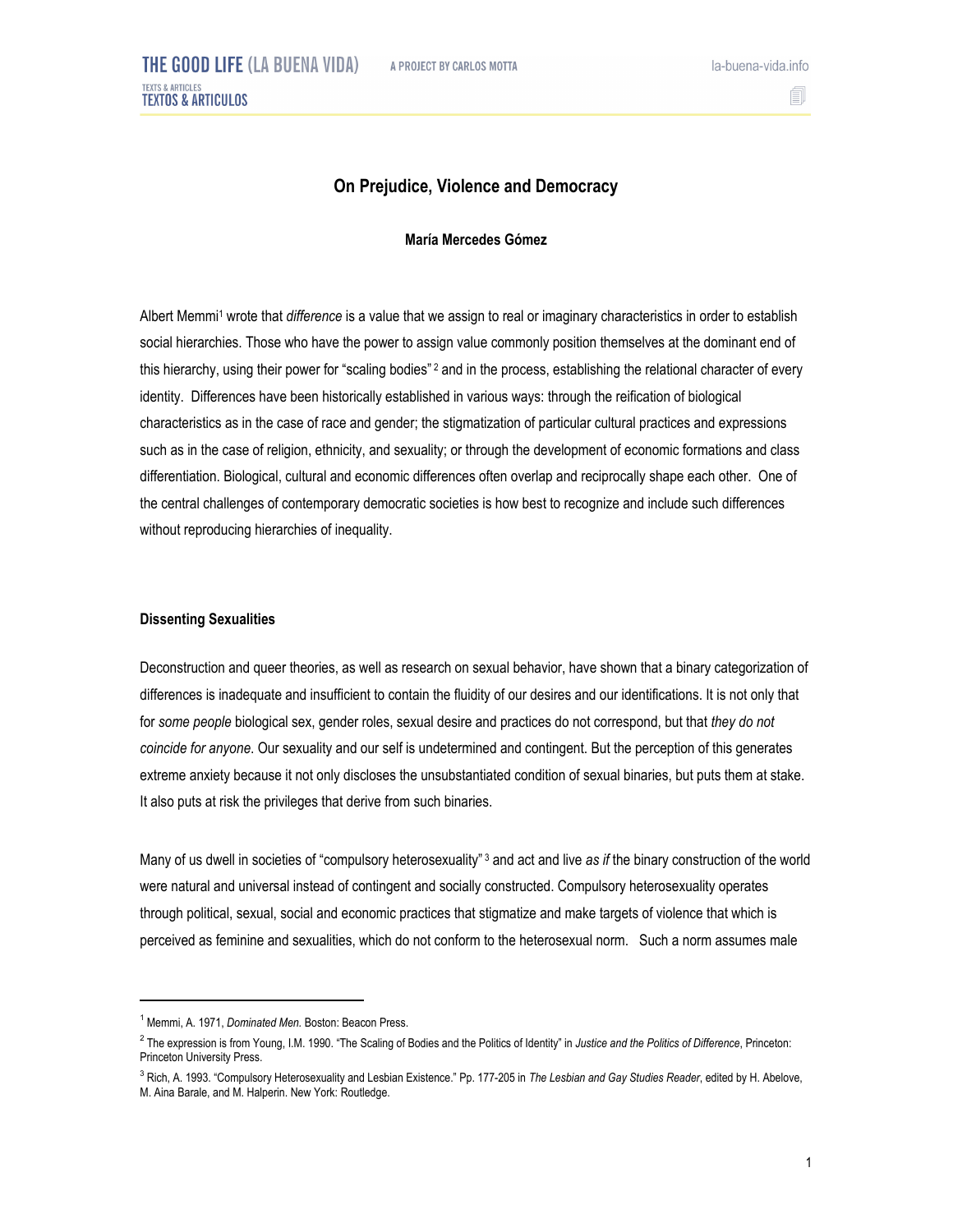and female bodies invested with masculine and feminine roles, desiring the opposite sex and acting accordingly. Despite the cultural and legal reforms that dissenting sexualities have achieved in the past decades --especially gay men and lesbians and, in a lesser degree transgender people-- they are still submitted to second class citizenship and to extraordinary State and non-state violence in many societies.

People who embody difference are marked in two ways. The first way is premised on the assumption that one cannot become "the other" because the borders between the norm and those outside the norm are rigid. Race and gender, for instance, have been historically conceived, in social, cultural and legal settings, as essential, visible, and largely immutable physical attributes.4 In contrast, the second way seeks to exteriorize difference when the "other" threatens to become one of "us" or part of the norm. Prejudice against dissenting sexualities is paradigmatic of border anxiety because unlike other seemingly essential, visible and immutable differences, sexual orientation has often been seen as invisible and mutable.5 In this case, the assumed permeability of the borders of difference –between the norm and deviance or dissent-- is related to violence in a specific way.

A fundamental principle of democratic societies should be, as Nancy Fraser puts it, to achieve participatory parity for all their members in order to make collective decisions regarding the way they want to live their lives.6 Prejudices and the violent ways in which they manifest are central obstacles for the achievement of participatory parity. Many of the political, cultural and legal efforts to overcome prejudice focus on a notion of discrimination. I contend however, that explanations about different types of prejudices when collapsed into a single explanatory logic of discrimination are insufficient to elucidate the complexity of exclusionary practices.

### **Discrimination and Exclusion**

The logic of discrimination seeks to maintain "the other" as inferior while the logic of exclusion seeks to liquidate or erase "the other" from the social world.7 These logics materialize in two uses of violence, which I call hierarchical and exclusionary. In the hierarchical use of violence, perpetrators maintain and enjoy difference as a mark of inferiority. In contrast, the exclusionary use of violence attempts to eliminate differences because they are understood to be

 $\overline{a}$ 

<sup>4</sup> For instance, Kenji Yoshino writes about the tensions between discrimination and assimilation in American anti-discrimination laws. Yoshino, K. 2002. "Covering" in Yale Law Journal V.III, Number 4, January. P. 771

<sup>5</sup> Young, op cit., p.146.

<sup>6</sup> Fraser, N. and A. Honneth. 2003. Redistribution or Recognition? A Political-Philosophical Exchange., New York: Verso.

<sup>7</sup> Gómez M. M. 2005. ""Usos jerárquicos y excluyentes de la violencia." in Mas Allá del Derecho. Género y Justicia en América Latina, edited by C. Motta and L. Cabal. Siglo del Hombre Editores, CESO, Centro de Derechos Reproductivos: Bogotá.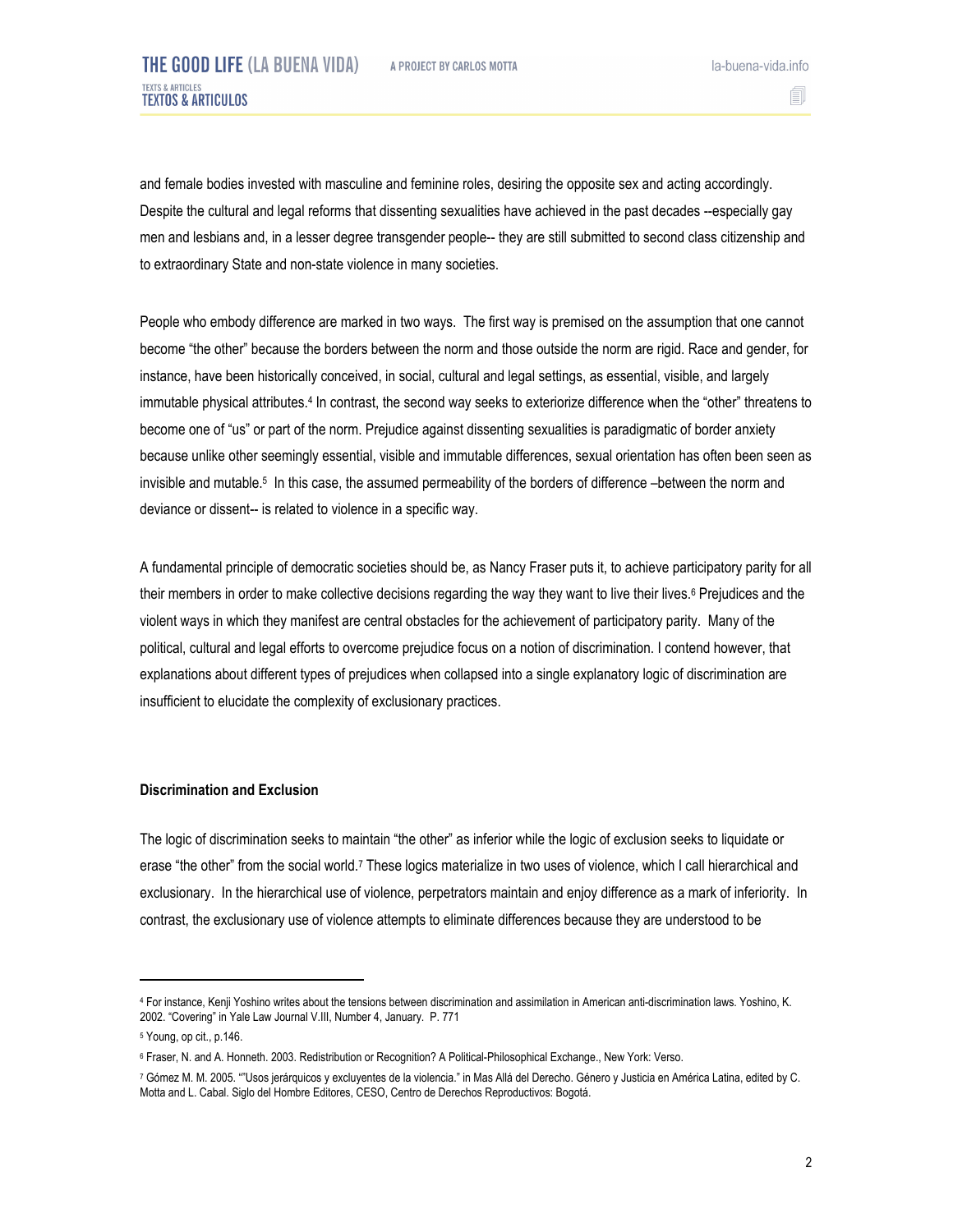la-buena-vida.info

incompatible with the perpetrator(s)' world-view. In a compulsory heterosexual system of domination, nonheterosexual practices and identifications are a threat to the system. Keeping them as inferior is, in some cases, instrumental to heterosexual supremacy. But non-heterosexual identities are overall targets for exclusion although such exclusion takes place in different degrees for individuals perceived or defined as gay, lesbian, and transgender.

This means that remedies for violence based on social prejudice must include a profound transformation of the cultural practices which produce and reproduce such violence. Such a transformation requires a diagnosis of the different types of prejudice that pervade social interaction, as well as analytical clarity over the messages sent by, and the purposes behind, the violent embodiment of these prejudices. Hierarchical and exclusionary uses of violence are both expressive and terrorizing acts of power, but they are not equivalents. Intentions to keep "the other" inferior are expressed in different social contexts and political environments from those surrounding intentions to liquidate "the other." Because of this, laws and policies, often designed and interpreted using discriminatory logic, cannot be the basket in which all hopes for social and cultural change are carried. Anti-discrimination laws and policies are important but insufficient to deal with the phenomenon of violence based on prejudice. They may even be detrimental if governments, activists and politicians assume they replace other social and cultural remedies or if they are taken to be the solution for repairing harms done by economic historical asymmetry and repetitive discourses of hate and stigma.

#### **Democracy and Violence**

 $\overline{a}$ 

What notion of democracy would better respond to the challenges of both hierarchical and exclusionary violence? Those who struggle for specific legal, social and political recognition of sexual difference and diversity gather around identity politics; those who argue that the affirmation of specific identities supports hierarchical binarism and naturalizes difference struggle to deconstruct fixed identities and to demonstrate the fluidity of identifications. The distinction between identity and identification comes mainly from the work of psychoanalyst Jacques Lacan, but has been reformulated in political terms by theorists such as Judith Butler, Ernesto Laclau, Chantal Mouffe and Slavoj Zizek as well as by the work of Jacques Derrida. In spite of their important differences, these theorists agree that the notion of fixed identities is inadequate to represent the processes of subject formation, and translate such impossibility into the political. Subject formation is mobile and fluid. It emerges through a lack of "being" –or a constant emptiness which drives us to search for identifications with the illusion that we can diminish or fill such emptiness. Subjects are "greedy emptiness"8 for recognition.

<sup>&</sup>lt;sup>8</sup>.Kojéve, A. 1996. "Desire and Work in the Master and the Slave" in *Hegel's Dialectic of Desire and Recognition*, edited by John O'Neil, Albany: State University of New York Press.